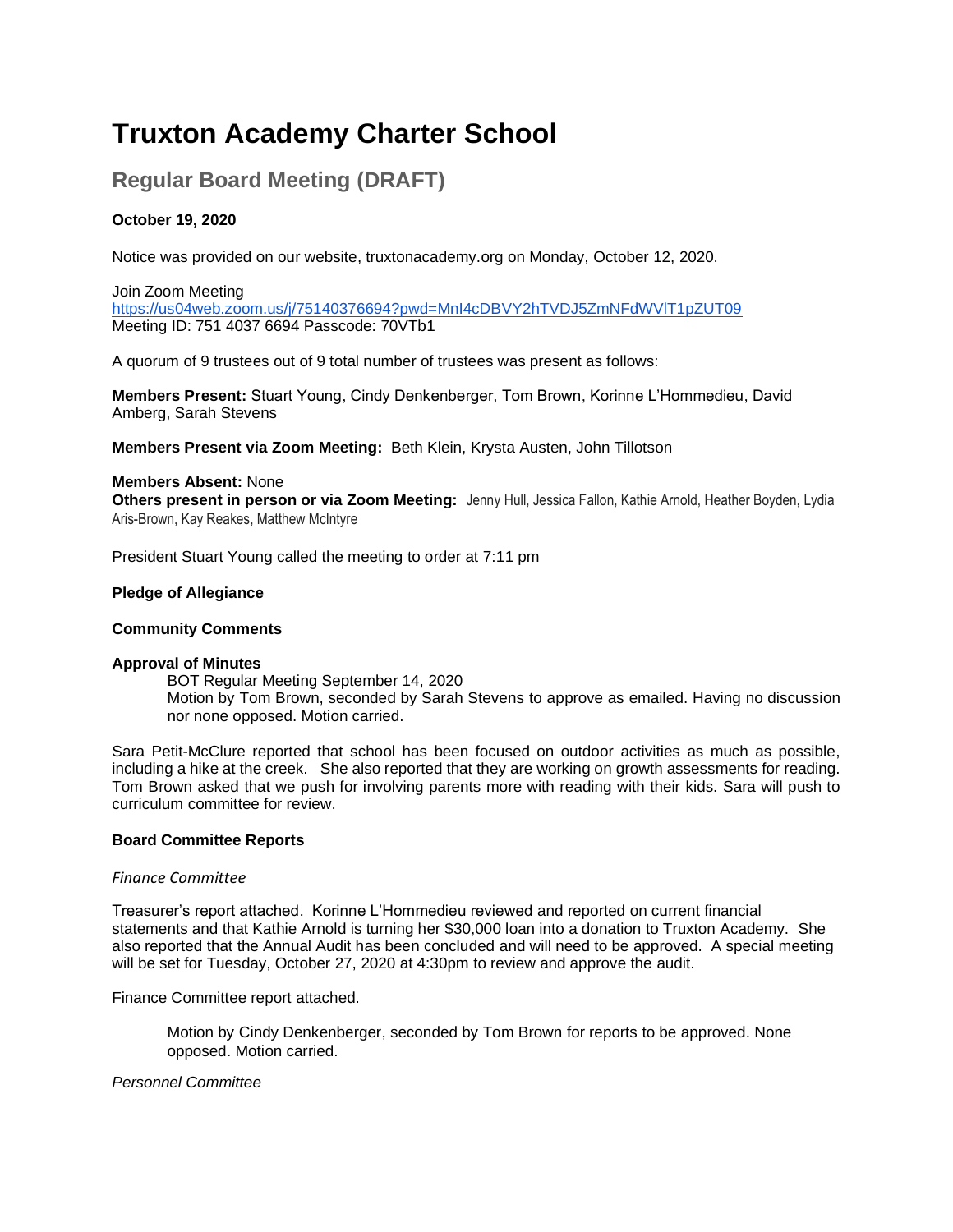Report attached. Stuart reported that there were issues to discuss that should be done in executive session, which he recommends we move to the end of the meeting. All agreed.

# *Facilities Committee*

No Report attached. Tom Brown reported on behalf of Levi that the small barn and trench projects are still waiting on drawings that should be completed within the next 2 weeks. Also, the annual fire and safety inspection is due this week. The inspector deferred to next week.

Motion by Tom Brown, seconded by Korinne L'Hommedieu to approve report. Having no discussion, and none opposed, motion carried.

# *Curriculum Committee*

No Report attached. The committee hasn't met but has discussed testing via email. They are in the process of setting up a monthly meeting schedule.

# *Marketing Committee*

Report attached. Lydia Aris-Brown also reported that the loss of \$10k in CSP funds affected our marketing budget and forced a reduction in the monthly Facebook Ad campaign thru Finalsite. We may attempt to get out of or at least reduce our contract from 12 months to 6 months if possible. David Amberg cautioned against cutting marketing budget. Korinne L'Hommedieu brought up before/after school program and was wondering if it will help attract and keep families. Krysta Austen reported a concern that we continue to make sure we are keeping families and know students are happy at the school. Lydia also reported that she has spoken with Chris at SUNY for help meeting with Spanish speaking families employed at local farms to help attract to the charter school. He is looking to meet with Sara and tour the school.

Motion by Korinne L'Hommedieu, seconded by Dave Amberg to approve report as submitted. Having no discussion and none opposed, motion carried.

# **Special Committee Reports**

# *Nutrition Committee.*

No report submitted. Sara Petit-McClure reported that we are officially approved through the National School Lunch Program. It is effective retroactively from the beginning of this 2020-2021 school year. We will be able to submit for reimbursement. Sara also reported that the growing towers are active again.

# *Professional Advisory Committee*

No report submitted.

# *Transportation Committee*

No report submitted. CDL driver information is complicated. Tom is still researching.

## *Fundraising Committee*

Report attached. Cindy Denkenberger reported that the committee will be meeting the third Monday of every month at 6:30pm starting in November.

Motion by Tom Brown, seconded by Korinne L'Hommedieu to approve the report. None opposed. Motion carried.

## **Old Business**

Stuart reported that at the last meeting, Board Member terms needed to be reviewed. We had voted at last meeting that all would be reviewed and determined at June meeting. Sara confirmed that it should be